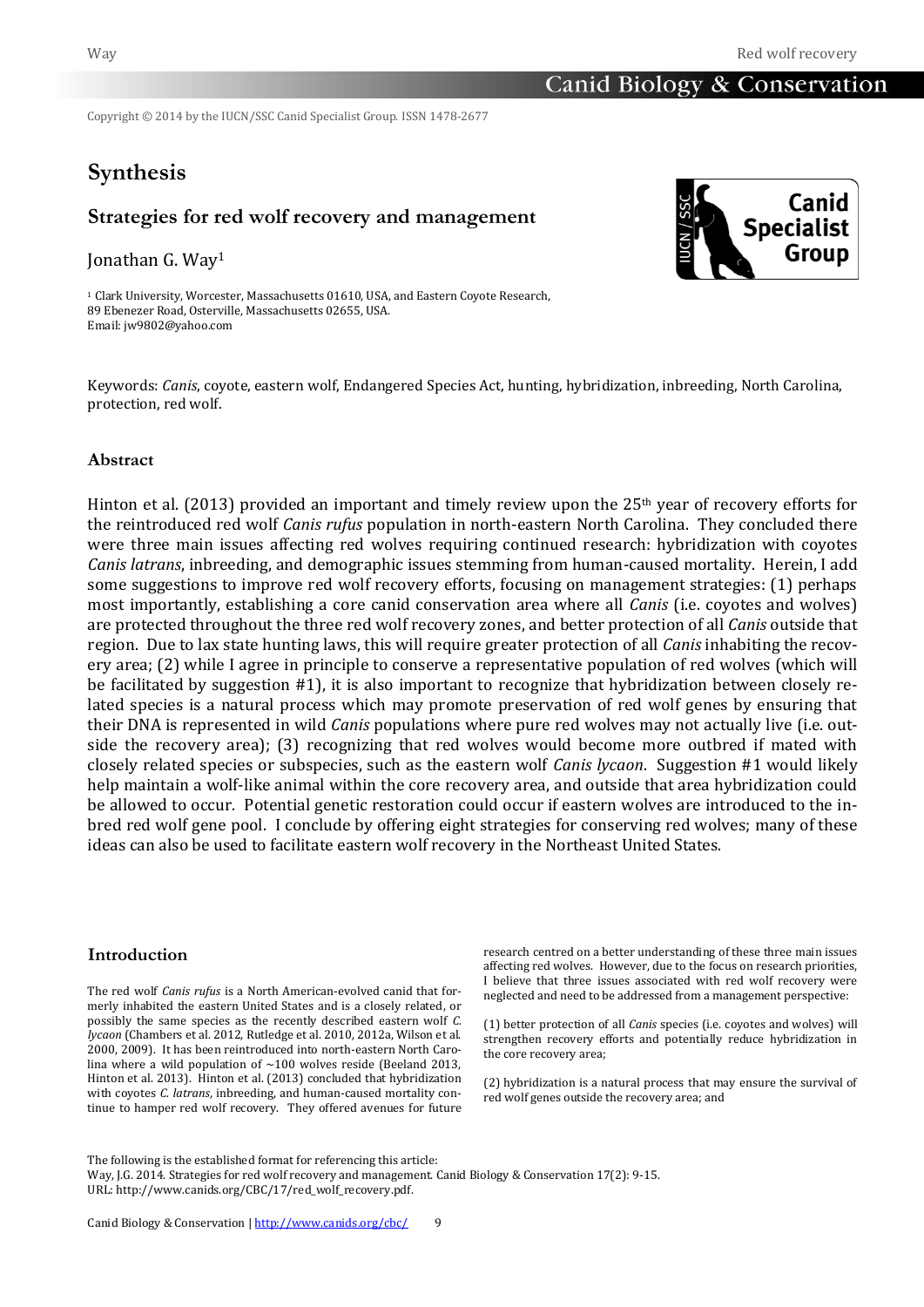(3) mating with closely related species or subspecies may help reduce inbreeding depression, thus consideration should be given to introducing eastern wolves into the wild and/or captive population.

Herein, I offer eight "strategies" for trying to accomplish the above mentioned management needs.

# **Better protection of all Canis species will strengthen wolf recovery efforts**

Hinton et al. (2013) noted that human killing of protected red wolves is hampering recovery efforts through: (1) direct mortality and reduction of the red wolf population; (2) potentially increasing inbreeding by lowering the number of red wolves in the recovery area; and (3) increasing the occurrence of coyote hybridization with red wolves in the recovery zones, via more frequent territorial openings of former red wolf territories that are colonized by coyotes who then pair bond with remaining red wolves. Rutledge et al. (2010) noted that reducing levels of exploitation by expanding no-harvest zones and/or instituting bag limits and strict harvest regulations of all *Canis* species were relatively simple and inexpensive long-term ways to promote the persistence of eastern wolves in Algonquin Provincial Park, Ontario (APP). Strict protections (i.e. no harvest) for all *Canis* (i.e. wolves and coyotes) in the recovery zones (1-3) as well as continued active efforts by red wolf biologists to maintain the red wolf through sterilizing coyotes and coyote x red wolf hybrids in the core recovery area will ensure that a robust wolf population remains and avoids hybridizing with coyotes (Hinton et al. 2013). Research in the APP area has shown that protection of all *Canis* has increased canid survival and reduced the amount of hybridization between coyotes and eastern wolves, effectively maintaining a more wolf-like animal there (Rutledge et al. 2010, 2012a, 2012b; Wilson et al. 2009). A recent court ruling may facilitate this in North Carolina, as a May 2014 judgement blocked coyote hunting in red wolf range because red wolves were suffering irreparable harm from direct gun-shot mortality from coyote hunters (Blue Ridge Now 2014, Boyle 2014). An exception was made within the recovery area that allows coyotes to be killed where they are causing documented problems on private land (Boyle 2014).

Similarly, coyotes and red wolves could also be allowed to evolve outside the red wolf recovery area with reduced levels of exploitation through bag limits and strict harvest regulations (e.g. see Kane and Way 2014 for proposed management changes of carnivore hunting). This zone could encompass a predetermined area around the existing red wolf recovery area. Kyle et al. (2006) suggested that management policies should allow eastern canids (depending on the region: eastern wolves, red wolves, coyotes, northeastern coyotes) to continue to adapt to their changing environment as an efficient means towards establishing a *Canis* population that is able to effectively exploit the available habitat and prey-base. Within this context, issues arise from the difficulty of clearly distinguishing between these canids based on morphology and their tendency to hybridize, especially where sympatric (e.g. north-eastern North Carolina for red wolves and coyotes and south of Algonquin Park for eastern wolves and northeastern coyotes/coywolves [*Canis latrans* x *C. lycaon*; Way 2013]). This would require levels of protection not currently afforded to coyotes such as listing all *Canis* (i.e. including coyotes) in the red wolf recovery area under the Endangered Species Act (ESA) and Convention on the International Trade of Endangered Species (CITES) due to similarity of appearances.

Further, proper legislation giving wild red wolves more stringent protection, instead of being labeled as a non-essential experimental population, could also occur. This may be doubly important given the state of North Carolina's reluctance and benign neglect to reduce red wolf mortality (Beeland 2013) despite a recent spike in human-caused mortalities (USFWS 2013). As noted in Beeland (2013), the history of eastern wolves in APP reads as one huge natural experiment in the hybridization process whereby breeding barriers emerged between eastern wolves and other *Canis* species (i.e. coyotes and grey wolves, *Canis lupus*) when all *Canis* were protected. I offer ideas to help achieve this in the last major section of this paper called "strategies".

# **Hybridization is a natural process that may promote preservation of red wolf genes outside the recovery area**

Hybridization is increasingly being recognized as common in nature, having been documented in amphibians, insects, fish, birds, and especially within closely related plant species (Way 2013). Hinton et al. (2013) noted that hybridization with coyotes is a major threat to the survival of the red wolf. While there is certainly reason to believe that continued hybridization will change both red wolves and coyotes, from an evolutionary perspective this necessarily is not a bad thing outside the core recovery area (Way et al. 2010). Rather, it may be enhancing the adaptive potential of both western coyotes and red (in North Carolina) and eastern wolves (in southern Ontario), allowing them to more effectively exploit available resources in rapidly changing environments (Kyle et al. 2006). Hybridization may allow red/eastern wolf genes to persist in regions (e.g. human-dominated areas) from which they would otherwise be extirpated (Kyle et al. 2008, Murray and Waits 2007, Way 2013).

Recent considerations of introgressive hybridization have suggested that the transfer of genetic material can be a source of genetic variation for adaptive characteristics, distinct from the parental species, thereby promoting reticulate evolution (Allendorf et al. 2001, Jiggins and Mallet 2000). Kyle et al. (2008: p. 700) noted that "coyote/wolf hybrids are likely harbouring wolf genes that would otherwise be lost due to genetic drift in a small isolated population . . . and hybridization is moving towards a *Canis* that is better adapted to anthropogenically modified landscapes." For example, this is evidenced by the fact that north-eastern coyotes/coywolves colonized north-eastern North America five times faster than western coyotes did coming from south of the Great Lakes through the Ohio area (Kays et al. 2010), while eastern wolf populations remained in more remote areas around APP and did not recolonize New England (Chambers et al. 2012, Rutledge et al. 2010, 2012a, 2012b). Thus, it appears that hybridization in this case positively benefitted two closely related species, whereby eastern wolf genes now persist in an area where the animal has been extirpated, and western coyote genes have spread to an area where they previously did not exist (Way et al. 2010). This has also occurred in the mid-Atlantic region where it appears that north-eastern coyotes and western coyotes have hybridized to produce an intermediate canid between the two, that retain eastern wolf genes but lower amounts than found in north-eastern coyotes (Bozarth et al. 2011). Coppinger et al. (2010) argued that hybridization should not be artificially prevented, as it may increase genetic variability and in some instances it creates phenotypic novelties (such as the north-eastern coyote/coywolf in north-eastern North America).

It is important to note that regardless of the potential benefits that hybridization with coyotes may provide, red wolves as we know them (as a species morphologically and behaviourally distinct from both coyotes and grey wolves) will almost certainly disappear if gene swamping by coyotes is allowed, especially given that coyote-like animals would quickly outnumber wolf-like animals in the system if efforts to prevent hybridization were ceased (Kays et al. 2010, Way 2013). Rather, the broader area would likely be occupied by eastern coyote-like animals that, across their population, but not in any one animal, may contain much or most of the present red wolf genome (Kays et al. 2010, Way et al. 2010, Way 2013). A potential problem with hybridization is the swamping of red wolf genes to the point where complexes of genes interacting together that produce a unique phenotype no longer occur, and "red wolf" genes become isolated in a sea of coyote genes. However, the northeast U.S. has an intermediately sized canid (the northeastern coyote/coywolf) that has recently been described as being statistically different from both eastern wolves and coyotes, even though it is generally thought of as more coyote-like (Way 2013). Hybridization, as described above, would likely occur outside the recovery zone, while better protection of all *Canis* will strengthen efforts in the core recovery area (i.e. zones 1-3) to maintain a wolf-like animal through reduced hybridization, similar to that observed in and around APP (Rutledge et al. 2010) and is described in strategy #1. It is likely that ongoing human efforts (such as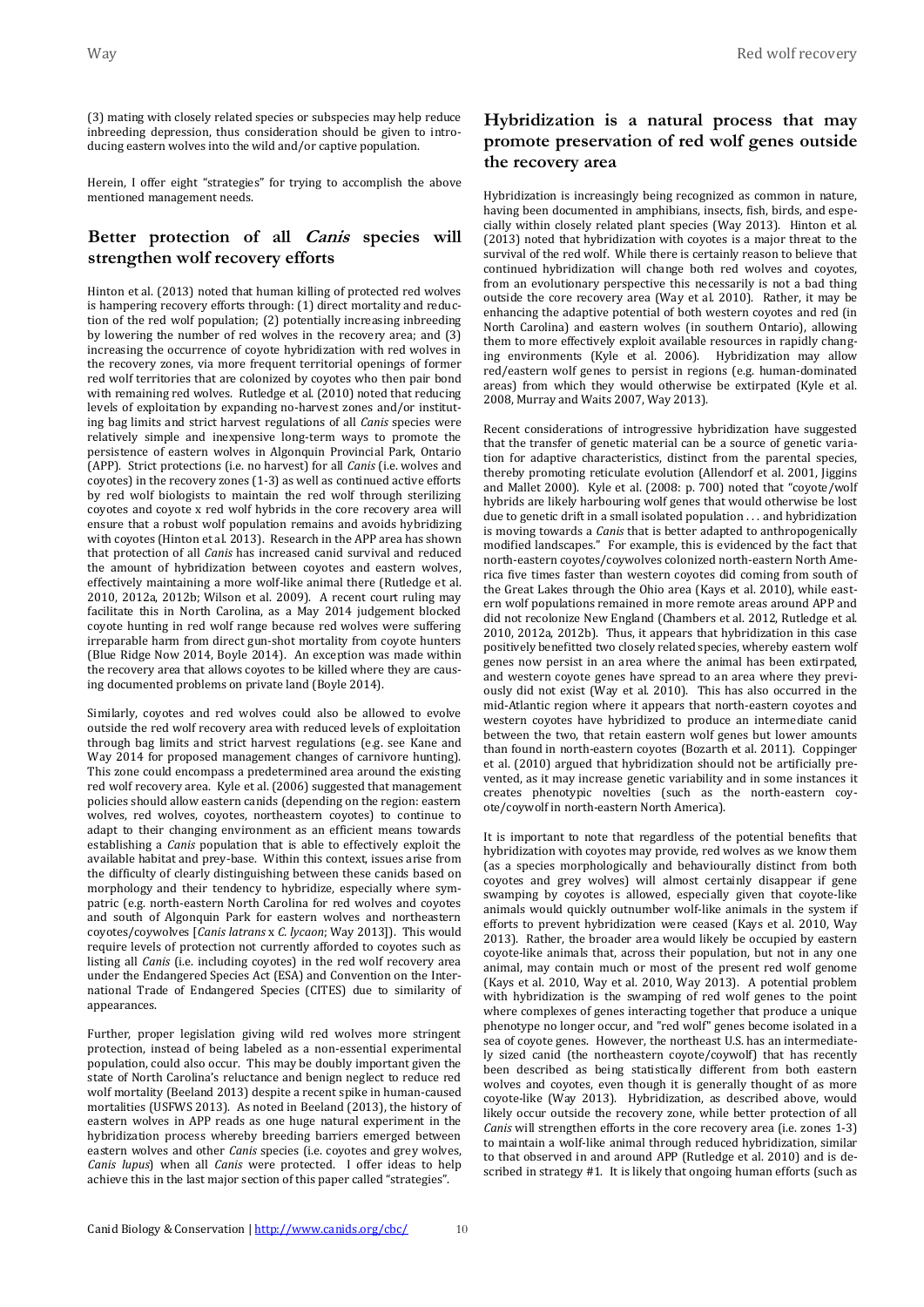sterilizing coyotes) will still have to occur to assist with red wolf recovery, as there is a much smaller wolf population in the red wolf recovery area than around APP where eastern wolves are buffered from coyotes due to their larger population (Hinton et al. 2013, Rutledge et al. 2010, 2012a).

### **Reducing inbreeding depression**

Hinton et al. (2013) also noted that inbreeding depression is hampering recovery efforts to the point where red wolves travel through other wolf territories and pair with coyotes, possibly to outbreed. As stated above, a representative population of red wolves in recovery zones 1-3 (see Hinton 2013: 726) could be maintained by sterilizing coyotes and red wolf x coyote hybrids, and by protecting all *Canis* in that area (strategy #1). However, it is important to recognize that mating with a closely related species or subspecies may facilitate genetic rescue, as this has been successfully accomplished with Florida panthers *Puma concolor coryi* when they were bred with a closely related subspecies of mountain lion from Texas (Johnson et al. 2010, Pimm et al. 2006).

Thus, consideration should also be given to fostering eastern wolves into the red wolf population (Beeland 2013). Given that they are the same or a closely related species that historically ranged up the eastern seaboard (Chambers et al. 2012; Kyle et al. 2008; Rutledge et al. 2010, 2012a; Wilson et al. 2000), eastern wolves could potentially help outbreed the population. Genetic rescue can be managed in the core recovery zone to infuse new genes into the population but limit the extent of coyote and/or eastern wolf influence, similar to the way in which Texas puma genes were limited in Florida (Rutledge et al. 2012a, 2012b, Stoskopf et al. 2005). This could be accomplished by either transplanted eastern wolf adults from the APP region, similar to the way in which female Texas pumas were introduced into Texas (Johnson et al. 2010, Pimm et al. 2006), and/or through fostering of eastern wolf pups to wild (or possibly captive) red wolf females (Beeland 2013). It is likely that fostering eastern wolf pups and/or introducing eastern wolves to the captive breeding pool will be less controversial than restoring wild adults to the region.

# **Strategies: Suggestions to help achieve red wolf (and other carnivore) recovery**

Recovery of a predator such as the red wolf may be hamstrung by state wildlife agencies that are typically hostile to carnivore conservation (Beeland 2013, Bruskotter et al. 2011, 2014a). Therefore, innovative strategies may be required to achieve red wolf (and other carnivore) recovery. In this section, eight management suggestions are offered to address this problem including: (1) providing additional revenue streams into wildlife agencies; (2) reforming wildlife agencies; (3) including social sciences and ethics/public policy in wildlife management decisions and guidelines; (4) formally recognizing and using the courts to acknowledge wildlife (specifically predators) as a public trust resource and not a special interest resource (e.g. for hunters); (5) maintaining federal protections through some sort of legislation similar to marine mammal, raptor, and wild horse acts; (6) revising the ESA to explicitly allow protection of similarity of appearance clause for animals like *Canis* (wolves and coyotes); (7) increasing tolerance for carnivores; and (8) rewarding land owners by incentivizing canid conservation.

#### *Providing additional revenue streams into wildlife agencies*

Development of other revenue streams could serve to reduce agencies' reliance on hunting licence sales, thereby lessening the incentive to minimize real and perceived effects of carnivores on game species (Bruskotter et al. 2014b). Sources of revenue could include excise taxes on non-hunting, wildlife-related goods (e.g. bird feeders, binoculars, spotting scopes, specialty camera lenses), state sales tax on wildlife-related goods, a mandatory "licence" for the use of state lands, and redistribution of some of the sizeable economic contributions that wildlife watching (including tourism) already bring (U.S. Department of the Interior et al. 2013) which could be directed toward wildlife management activities. It is well known that state wildlife agencies have an undue influence from consumptive users (see sources in Bruskotter et al. 2014b), despite wildlife being a public trust resource that everyone pays for (U.S. Dept. of Interior et al. 2013), even if wildlife department revenues are composed of mostly hunting/fishing dollars. Thus, large carnivores, and especially wolves, challenge traditional wildlife management in the U.S. because state wildlife agencies lack an incentive for conserving carnivores. The reliance of states upon hunters as the primary source of revenue generation creates a reason to reduce large carnivore populations, at least to the extent that they are perceived as not conflicting with valued game species (see Bruskotter et al. 2014b). Until funding mechanisms can be expanded to generate revenue to state wildlife agencies from more diverse sources, state agencies will have no reason to preserve carnivore populations. Yet, such actions are likely to be viewed skeptically by the largely non-hunting and urban public, which, in turn, could act to erode trust in state fish and wildlife agencies, and the wildlife profession (Bruskotter et al. 2014b, Way and Bruskotter 2012).

#### *Reforming wildlife agencies*

Bruskotter et al. (2014b) noted that public harvest of wildlife is a useful tool for helping agencies to meet wildlife population objectives and that the opportunity to engage in these activities is valued by the hunting community. However, implementing hunting and trapping of carnivores could also come at a cost; in particular, wildlife management agencies risk alienating non-traditional stakeholders (e.g. nonconsumptive users of wildlife, urban residents) who tend to view hunting and trapping more skeptically, especially of carnivores (Treves et al. 2009, Way and Bruskotter 2012). Therefore, reforming wildlife agencies to include a representative mix of wildlife stakeholders beyond just hunters and trappers may help restore credibility to wildlife agencies and give state agencies more acceptance of carnivore management plans. This is important given the fact that society generally supports carnivore conservation more than is reflected in state management plans that have been dictated by "traditional" consumptive users of wildlife (Way and Bruskotter 2012). Expanding public involvement and outreach could also help agencies reach a broader, more diverse group of citizens interested in wildlife. While such actions will not necessarily reduce the incentive for agencies to minimize the perceived negative impacts of carnivores, they could increase agency trust among non-hunters, and ultimately, foster greater support of management activities (Bruskotter et al. 2014b).

#### *Including ethics and public policy in wildlife management decisions*

How we ought to live with people, animals and the natural world is the central concern of ethics (Lynn 2006, 2010). Unlike medical and human subject research, there is no cadre of agency ethicists that help identify and sort out the ethical issues that arise in wildlife management (Minter and Collins 2005, Vucetich and Nelson 2010). Yet the moral norms that guide traditional wildlife conservation — animals as commodities for human ends, the unquestioned legitimation of lethal management, and the insensibility to individual animals and their well-being (i.e. managing for the population) — are nonetheless pervasive (Lynn 1998, Lynn 2007, Lynn 2010). This is, however, beginning to change. Leopold's land ethic was one of the first efforts on this account, and it bears mentioning that it was the management of wolves and other predators that prompted his thinking in these regards (Leopold 1968). There is increasing attention to managing wildlife according to ethical criteria by combining scientific with ethical knowledge in academic publications, comments on agency decisions, legislative testimony, and legal action (e.g. Hadidian et al. 2006, Lavigne 2006). Since science and ethics complement each other and should produce better environmental policies and wildlife management, ethical positions help keep facts and values transparent and accountable, and thereby improve the possibility of developing welljustified policies on managing predators like red wolves. Way et al. (2010) noted that to secure the valuable ecological and evolutionary contributions of eastern coyotes/coywolves, conservation management will need ethical guidance in its policies and practices. Specifically it will need to limit the lethal management of these canids for instrumental purposes like sport hunting to help preserve the ecologi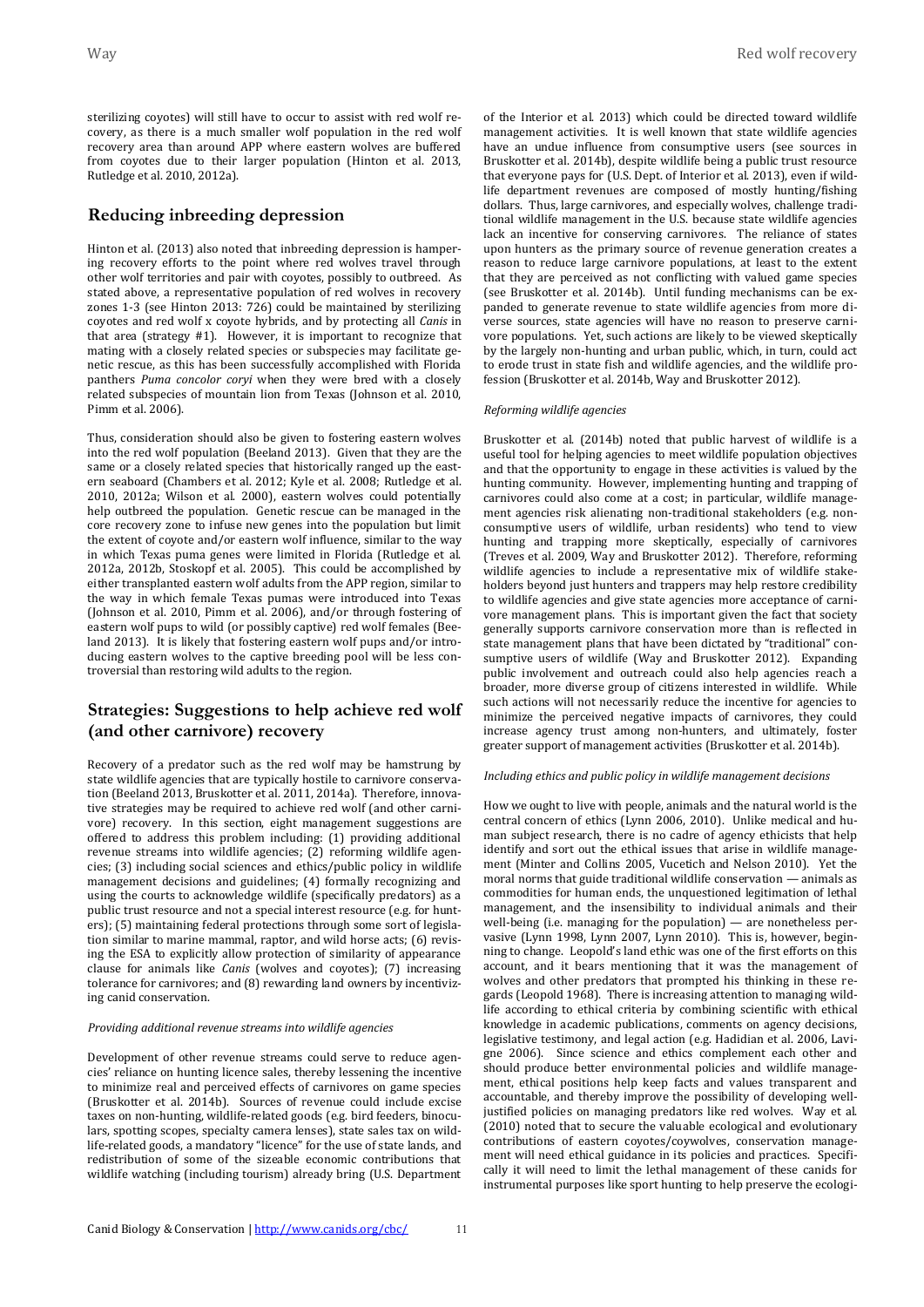cal function provided by eastern coyotes/coywolves in the Northeast (Way 2013).

#### *Acknowledge predators as a public trust resource*

Recent federal court decisions under the public trust doctrine require U.S. governments to act as trustees to manage wildlife sustainably for current and future generations including non-lethal uses (Bruskotter et al. 2011). Another avenue to curb exploitation of carnivore populations would be to use the courts to force state governments to adopt policies designed to secure the conservation of these species under the public trust doctrine. Acknowledging states' hostility toward grey wolves, Bruskotter et al. (2011) claimed that building the case law necessary for broader judicial application of the wildlife trust will require interested citizens and the groups who represent them to force its application in the courts. Without judicial application of an enforceable obligation, the fate of wolves, and many other imperiled (and controversial) species, remains uncertain. Similar to Bruskotter et al.'s (2011) concerns for grey wolves, conservation of red wolves is possible if states are forced to recognize a legal obligation to conserve species as a public trust resource. The authors further noted that the state-trustee's obligation is heightened where, as is the case with the grey wolf, the species at issue has recently been removed from the list of endangered species. Indeed, the imposition of ESA protections for wolves was an indication that states failed in their past duties. Thus, endangered species require renewed diligence and attention on the part of the state to ensure compliance with federal protections. The state's duty requires it to refrain from taking actions that substantially impair the species and, in all other cases where less than substantial impairment is at issue, to balance the public's interest in preservation of the species against the interests advanced by the impairment (Bruskotter et al. 2011). It could be argued that allowing the killing of coyotes in the red wolf recovery area impairs the survival of red wolves and violates the public trust doctrine. A recent court ruling agreed with this statement when, in May 2014, it cancelled coyote hunting in red wolf range because red wolves were being killed by coyote hunters (Blue Ridge Now 2014, Boyle 2014).

#### *Maintaining federal protections through legislation*

Bruskotter et al. (2014b) noted that most of the conservation successes associated with large carnivore recovery came about because of federal, ESA protections, as opposed to state-led efforts. Absent changes in state policy, federal legislation or agency rule-making could be used to help ensure that the broader public interest in wildlife is represented especially regarding carnivore management. For example, because wolf populations in the west occur primarily on federal public lands managed by the U.S. Forest Service, Bureau of Land Management and National Park Service, these agencies could adopt rules designed to limit hunting and trapping of large carnivores by limiting the length or timing of hunts, methods of take, or by zoning areas to restrict harvest (Bruskotter et al. 2014b, Way and Bruskotter 2012). In North Carolina, this could include National Wildlife Refuge Land (Beeland 2013). Further, federal legislation akin to those acts protecting bald *Haliaeetus leucocephalus* and golden eagles *Aquila chrysaetos*, marine mammals and wild horses might also be used in a similar capacity. Interestingly, a citizen-initiated state carnivore conservation act is in the early stage of determining legislative feasibility whereby a more egalitarian attempt at carnivore management is set forth (Kane and Way 2014). However, given the extent to which wolf reintroduction and recovery has been couched as an issue of "states' rights", opposition to federal intervention is likely to be acute in certain regions of the country (Bruskotter 2014b) unless attempts are also made to increase tolerance for large carnivores (see Treves and Bruskotter 2014).

#### *Revising ESA to explicitly allow protection of similarity of appearance clause*

While seemingly intuitive, an obvious way to help conserve red (and eastern) wolves is to modify the ESA to include the protection of animals that appear similar to the protected animal; for instance, protecting coyotes in red and eastern wolf range. This strategy would need to be complemented with other issues discussed here, such as recognizing that this similarity of appearance clause would be to help conserve a public trust resource and that finding ways to increase the tolerance of all carnivores will help achieve management objectives. A recent court ruling justified this position when a judge blocked coyote hunting in red wolf range because the two species are easily confused (Blue Ridge Now 2014, Boyle 2014).

#### *Increasing tolerance for carnivores*

Bruskotter et al. (2014a) noted that it is inaccurate to conclude that wolves cannot be recovered because some people dislike wolves, so concluding that wolves cannot be recovered because of human-caused mortality is to merely explain the potential threat to wolves. The actions required to recover wolves and remove them from the threatened or endangered list mainly involves reducing human-caused mortality of wolves. Treves and Bruskotter (2014) found that, although monetary incentives for predator tolerance appear to have been successful in several cases, there is evidence that predator-poaching is influenced more strongly by social factors, with peer group norms and government sanctioned predator-killing affecting people's intentions to poach predators. Treves and Bruskotter (2014) casted doubt on the notion that tolerance for predators is enhanced by allowing people to kill them. They therefore recommend caution in legalizing the killing of predators since it has not been demonstrated that killing carnivores (i.e. coyotes and wolves) improves human tolerance for them.

#### *Rewarding land owners by incentivizing canid conservation*

One novel concept may be to pay land owners who promote carnivore conservation. For example, payments (e.g. \$5,000) could be made to landowners where pups are successfully raised on private property; lesser amounts could be given to "frequent presence" or just allowing wolves on private land. Making wolves an economic asset has potential, as Zabel and Holm-Muller (2008) described a performancepayment scheme that was developed and implemented in Sweden. The conservation performance payments were issued to communities for carnivore offspring and the amount was calculated to offset all the future damage that the animals are expected to cause. For example, Sami villages in Sweden received almost US\$30,000 for successful reproduction of lynx *Lynx lynx* or wolverines *Gulo gulo* on their lands where they herd reindeer *Rangifer tarandus* (Zabel and Holm-Muller 2008). Given that most red wolves are radio-collared in the recovery area, this approach should be given serious merit as biologists would be able to document wolf presence and successful reproduction in specific areas.

### **Final comments regarding suggestions**

It is important to note that many of the ideas regarding agency reform, funding reform, and public education are not new and have been recommended and/or tried in the U.S. with varying success for a decade or more. Each strategy will have serious costs and hurdles to overcome but that should not stop the conversation about canid conservation in the east. It is becoming clear that carnivore management by state agencies is a major dividing point between entrenched sides such as environmental NGOs, animal welfare groups, hunters, and ranchers. While I acknowledge that many of my suggestions are a topdown approach to state wildlife agencies, it is also apparent that state wildlife agencies in many ways act more like a private pro-hunting group, rather than an agency that is supposed to hold wildlife in the public's trust. It is critical, therefore, to gain internal support among agency biologists and commissions through working groups and technical groups. For example, an initial approach to gaining state agency support might be to use department funds to create a joint canid conservation and management working group within the venerable NE and SE Deer Technical and Furbearer Committees. In time, the working group might function independently, but initially if it was spawned by a group that included the deer committees, it might gain broader acknowledgement within the state governments. Hopefully, it would produce useful professional allies within those state agencies. While federal top-down mandates will only go so far for so long, current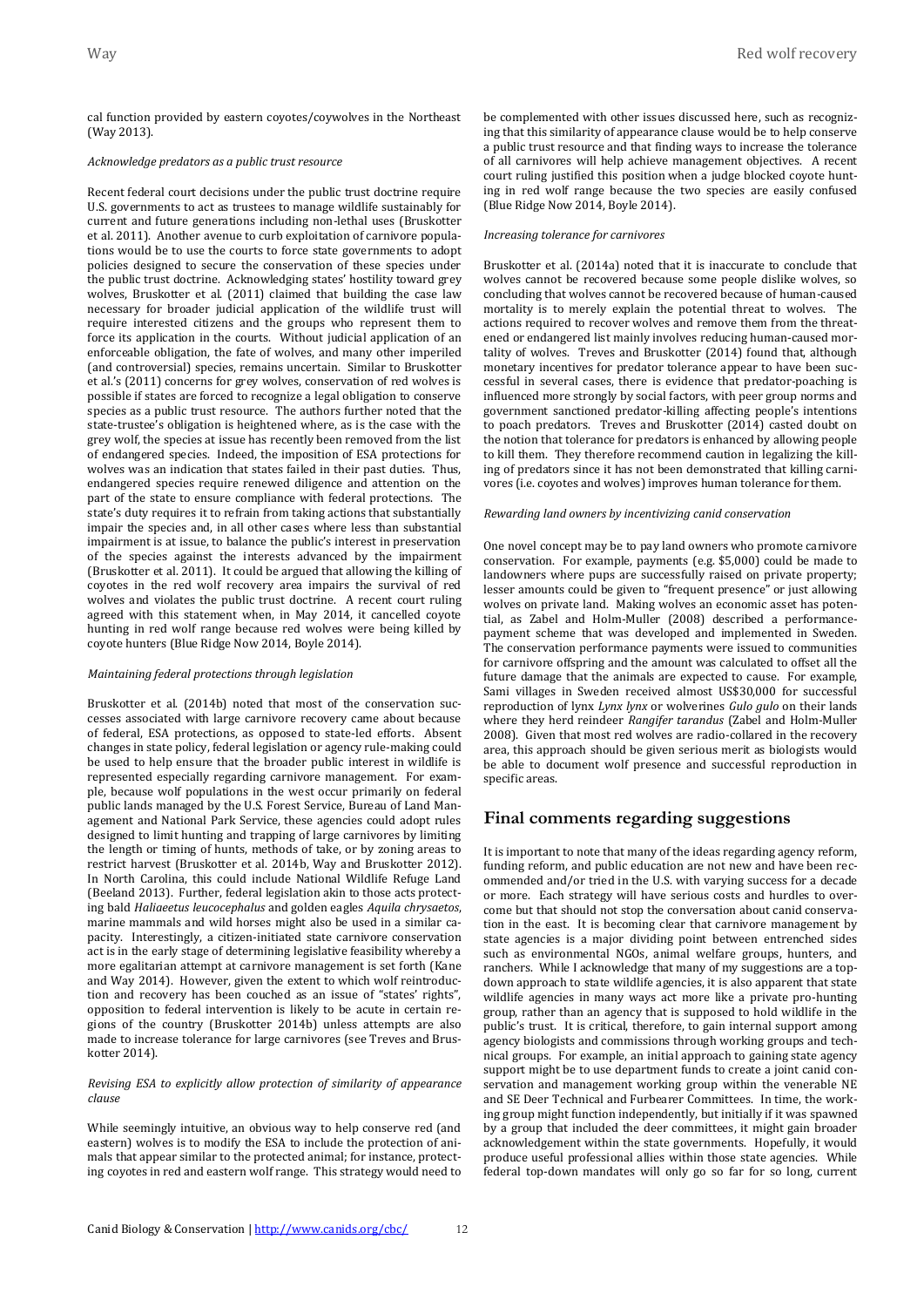state-led management of most carnivores may erode the public's trust in the agencies enshrined to manage them. It is my hope that this paper will ultimately bring forth discussion among biologists, ecologists, laypersons, NGOs and policy makers that results in some concrete and specific policy recommendations.

One useful approach may be in practising the approaches of conservation conflict transmission (Madden and McQuinn 2014) in reconciling diverging viewpoints and preferred management strategies. Conservation conflict transmission provides useful guidance for revealing and addressing social conflicts to improve the effectiveness of conservation efforts. Experience suggests that stakeholders will undervalue or even sabotage conservation solutions offered to solve immediate conservation issues if they do not also address deeper social and psychological needs, including those met through relationships (Madden and McQuinn 2014).

### **Conclusions**

Hinton et al. (2013) provided a timely review of red wolves and suggested avenues for future research following 25 years of recovery efforts. I largely agree with the authors' assertions that hybridization with coyotes, inbreeding, and human-caused mortality continue to hamper red wolf recovery. This paper provides suggestions to develop effective management practices to augment red wolf recovery starting with a priority of establishing a core canid protected area (i.e. encompassing all three red wolf zones) where all *Canis* (i.e. coyotes and wolves) are fully protected with the focus on maintaining a wolflike animal (i.e. the red wolf) inside the recovery area, and better protection of all canids outside of that region. Given the state of North Carolina's seemingly indifferent attitude toward red wolves (see Beeland 2013: 209–212) and a recent spike in human-caused red wolf mortality (USFWS 2013), additional protections for coyotes (as well as red wolves) may be necessary to successfully recover the red wolf where it exists in the wild. In the "Strategies" section of this paper I offer eight ideas to consider which might offer better buy-in to help protect red wolves (and carnivores in general).

It is important to emphasize that reducing levels of exploitation by expanding no-harvest zones and/or instituting bag limits and strict harvest regulations are relatively simple and inexpensive long-term ways to promote the persistence of wolves (see Rutledge et al. 2010) especially if social tolerance is gained (Treves and Bruskotter 2014). However, potential negative consequences of enhanced protection, such as the potential for increased livestock depredation and negative feelings among some segments of the public (i.e. hunters), should be considered for some stakeholders. The experience and findings of protecting all *Canis* around APP could be helpful in this context (Rutledge et al. 2010) as well as considering the eight "strategies" espoused in this paper.

Human-caused mortality is preventing red wolf recovery and is facilitating hybridization with coyotes in the recovery area (Hinton et al. 2013). Banning the hunting/trapping of all *Canis* in the recovery zone may be a critical step toward recovering *C. rufus* as occurred successfully for eastern wolves around APP (Rutledge et al. 2010). (Note: an exception could be made for areas within the recovery area where *Canis* are causing documented problems on private land.) I suggest that the federal government take ownership of this responsibility to protect red wolves as a unique and endangered species, especially since recent lawsuit determinations support this viewpoint (Boyle 2014). Additional federal legislation could also be drafted to better protect carnivores (see "strategies" section). There is strong evidence that better protection of all *Canis* will help maintain a wolf-like animal in the recovery area (Rutledge et al. 2010, 2012b), coupled with continued human-caused efforts like sterilizing coyotes in the region (Hinton et al. 2013). Outside of that area, hybridization can be allowed to naturally occur (Kyle et al. 2006). Consideration should also be given for reducing inbreeding by introducing eastern wolf genes into the red wolf gene pool.

Better protection (e.g. bag limits, shorter seasons) of all *Canis* may also aid in wolf recovery in the northeast U.S. as wild wolves are occasionally documented there (Kays and Feranec 2011), yet are usually killed in the process (Glowa et al. 2009). Wheeldon and Patterson (2012) stated that there may be ethical considerations for protecting wolves but providing virtually no safeguard for a closely related species, coyotes, especially if it is possibly preventing wolf recovery in the northeast (as well as in North Carolina). Possible federal protection or state carnivore conservation acts (see "Strategies" section) may help achieve this. Kays and Feranec (2011) noted that there is essentially no conservation plan for northeastern wolves, and thus no guidelines for promoting their recovery, yet wildlife managers should recognize that wolves are likely dispersing into the area. Similar to the red wolf/coyote situation, issues arise from the difficulty of clearly distinguishing eastern wolves from northeastern coyotes/coywolves based on morphology and their tendency to hybridize (Way et al. 2010). In fact, any wolves colonizing the northeast may already be assumed to just be large "covotes" by state wildlife agencies because of their morphological and genetic similarities to north-eastern coyotes (Benson et al. 2012). With current management (i.e. year-long seasons) of coyotes in most East Coast states, wolves had no effective protection, not even in the red wolf recovery area (see USFWS 2013) until a very recent court ruling protected coyotes in red wolf range (Boyle 2014). While hybridization is a potential problem between covotes and red/eastern wolves on the East Coast, natural selection may favour a more wolf-like canid if the two are allowed to breed and survive without intensive human killing, especially in designated recovery areas (Rutledge et al. 2010). The eight "strategies" offered in this paper offer guidance to help achieve successful red and eastern wolf recovery.

## **Acknowledgements**

W. Lynn and J. Bruskotter provided many useful references and ideas to the strategies section through their published papers.

### **References**

Allendorf, F.W., Leary, R.F., Spruell, P. and Wenburg, J.K. 2001. The problems with hybrids: setting conservation guidelines. *Trends in Ecology and Evolution* 16:613-622.

Beeland, T.D. 2013. *The secret world of red wolves: The fight to save North America's other wolf*. University of North Carolina Press, Chapel Hill, North Carolina.

Benson, J.F., Patterson, B.R. and Wheeldon, T.J. 2012. Spatial genetic and morphologic structure of wolves and coyotes in relation to environmental heterogeneity in a *Canis* hybrid zone. *Molecular Ecology* 21:5934-5954.

Blue Ridge Now. 2014. *US Judge blocks coyote hunting near NC red wolves*. URL: [http://www.blueridgenow.com/article/20140513/APN/](http://www.blueridgenow.com/article/20140513/APN/305139671) [305139671](http://www.blueridgenow.com/article/20140513/APN/305139671) [Accessed 14 May 2014].

Boyle, T.W. 2014. Red Wolf Coalition, *et al.*, Plaintiffs, *vs* North Carolina Wildlife Resources Commission, *et al.*, Defendants. In the United States District Court for the Eastern District of North Carolina. Northern Division. No. 2:13-CV-60-BO.

Bozarth, C.A., Hailer, F., Rockwood, L.L., Edwards, C.W. and Maldonado, J.E. 2011. Coyote colonization of northern Virginia and admixture with Great Lakes wolves. *Journal of Mammalogy* 92:1070-1080.

Bruskotter, J.T., Enzler, S. and Treves, A. 2011. Rescuing wolves from politics: wildlife as a public trust resource. *Science* 333:1828-1829.

Bruskotter, J.T., Vucetich, J.A., Enzler, S., Treves, A. and Nelson, M.P. 2014a. Removing protections for wolves and the future of the U.S. Endangered Species Act (1973). *Conservation Letters* 7:401-407.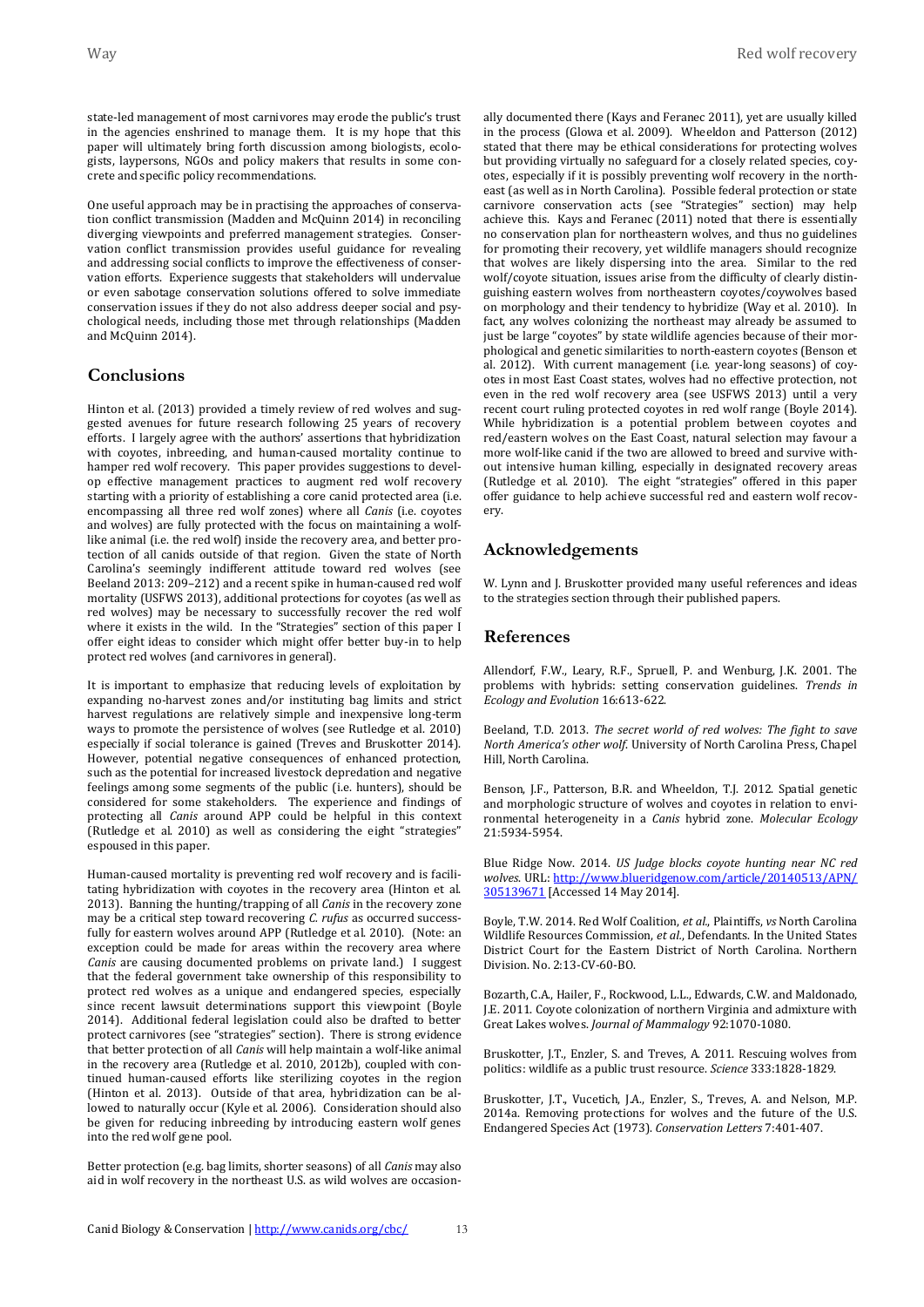Bruskotter J.T., Treves, A. and Way, J.G. 2014b. Carnivore Management. Pp. 83-90 in B.S. Steel (ed.), *Science and Politics: An A-To-Z Guide to Issues and Controversies.* CQ Press, Thousand Oaks, California.

Chambers, S.M., Fain, S.R., Fazio, B. and Amaral, M. 2012. An account of the taxonomy of North American wolves from morphological and genetic analyses. *North American Fauna* 77:1–67. doi: 10.3996/nafa.77.0001.

Coppinger, R., Spector, L. and Miller, L. 2010. What, if anything, is a wolf? Pp. 41-67 in M. Musiani, L. Boitani, and P.C. Paquet (eds.), *The World of Wolves: New Perspectives on Ecology, Behaviour and Management*. University of Calgary Press, Calgary, Alberta.

Glowa, J., Pepperman, W.L., Schadler, C.L., Butera, J. and Way, J.G. 2009. *Petition submitted to protect wolves and allow wolf recovery in the northeast.* Submitted to U. S. Department of Interior on 31 January 2009.

Hadidian, J., Fox, C. and Lynn, W.S. 2006. The Ethics of Wildlife Control in Humanized Landscapes. Pp. 500-504 in R.M. Timm and J.M. O'Brien (eds.), *Proceedings of the Twenty-Second Vertebrate Pest Conference*. University of California, Davis, California.

Hinton, J.W., Chamberlain, M.J. and Rabon Jr., D.R. 2013. Red wolf (*Canis rufus*) recovery: A review with suggestions for future research. *Animals* 3:722-744.

Jiggins, C.D. and Mallet, J. 2000. Bimodal hybrid zones and speciation. *Trends in Ecology and Evolution* 15:250-255.

Johnson, W.E., Onorato, D.P., Roelke, M.E., Land, E.D., Cunningham, M., Belden, R.C., McBride, R., Jansen, D., Lotz, M., Shindle, D., Howard, J., Wildt, D.E., Penfold, L.M., Hostetler, J.A., Oli, M.K. and O'Brien, S.J. 2010. Genetic Restoration of the Florida Panther. *Science* 329:1641-1645.

Kane, L. and Way, J.G. 2014. *Carnivore Conservation Act of Massachusetts*. Revised version June 2014 (original version July 2013). URL: [http://www.EasternCoyoteResearch.com/downloads/MACarnivoreC](http://www.easterncoyoteresearch.com/downloads/MACarnivoreConservationActJune2014.pdf) [onservationActJune2014.pdf](http://www.easterncoyoteresearch.com/downloads/MACarnivoreConservationActJune2014.pdf) [Accessed 1 October 2014].

Kays, R., Curtis, A. and Kirchman, J.J. 2010. Rapid evolution of northeastern coyotes via hybridization with wolves. *Biology Letters* 6:89-93.

Kays, R. and Feranec, R.S. 2011. Using stable carbon isotopes to distinguish wild from captive wolves. *Northeastern Naturalist* 18:253-264.

Kyle, C.J., Johnson, A.R., Patterson, B.R., Wilson, P.J., Shami, K., Grewal, S.K. and White, B.N. 2006. Genetic nature of eastern wolves: Past, present, and future. *Conservation Genetics* 7:273-287.

Kyle, C.J., Johnson, A.R., Patterson, B.R., Wilson, P.J. and White, B.N. 2008. The conspecific nature of eastern and red wolves: conservation and management implications. *Conservation Genetics* 9:699-701.

Lavigne, D. (ed.). 2006. *Gaining Ground: In Pursuit of Ecological Sustainability*. University of Limerick Press, Limerick.

Leopold, A. 1968. Thinking Like a Mountain. Pp. 129-132 in *A Sand County Almanac: And Sketches Here and There*. Oxford University Press, Oxford.

Lynn, W.S. 1998. Contested moralities: animals and moral value in the Dear/Symanski debate. *Ethics, Place and Environment* 1:223-242.

Lynn, W.S. 2006. Between Science and Ethics: What Science and the Scientific Method Can and Cannot Contribute to Conservation and Sustainability. Pp. 191-205 in D. Lavigne (ed.), *Gaining Ground: In Pursuit of Ecological Sustainability*. University of Limerick, Limerick.

Lynn, W.S. 2007. Wolf Recovery. Pp. 812-819 in M. Bekoff (ed.), *Encyclopedia of Human-Animal Relationships*. Westport: Greenwood Press, Westport, Connecticut.

Lynn, W.S. 2010. Discourse and wolves: science, society and ethics. *Society & Animals* 18:75-92.

Lynn, W.S. 2012. *Barred Owls in the Pacific Northwest: An Ethics Brief*. Clark University, Worcester, Massachusetts.

Madden, F. and McQuinn, B. 2014. Conservation's blind spot: the case for conflict transformation in wildlife conservation. *Biological Conservation* 178:97–106.

Mech, L.D., and L. Boitani (eds.). 2003. *Wolves: Behavior, Ecology, and Conservation*. University of Chicago Press, Chicago, Illinois.

Minteer, B.A. and Collins, J.P. 2005. Why we need an "ecological ethics". *Frontiers in Ecology and the Environment* 3:332–337.

Murray, D.L. and Waits, L.P. 2007. Taxonomic status and conservation strategy of the endangered red wolf: A response to Kyle et al. (2006). *Conservation Genetics* 8:1483-1485.

Pimm, S.L., Dollar, L. and Bass Jr., O.L. 2006. The genetic rescue of the Florida panther. *Animal Conservation* 9:115-122.

Rutledge, L.Y., Patterson, B.R., Mills, K.J., Loveless, K.M., Murray, D.L. and White, B.N. 2010. Protection from harvesting restores the natural social structure of eastern wolf packs. *Biological Conservation* 143:332-339.

Rutledge, L.Y., Wilson, P.J., Klutsch, C.F.C., Patterson, B.R. and White, B.N. 2012a. Conservation genomics in perspective: a holistic approach to understanding *Canis* evolution in North America. *Biological Conservation* 155:186-192.

Rutledge, L.Y., White, B.N., Row, J.R. and Patterson, B.R. 2012b. Intense harvesting of eastern wolves facilitated hybridization with coyotes. *Ecology and Evolution* 2:19-33.

Stoskopf, M.K., Beck, K., Fazio, B.B., Fuller, T.K., Gese, E.M., Kelly, B.T., Knowlton, F.F., Murray, D.L., Waddell, W.T. and Waits, L.P. 2005. Implementing recovery of the red wolf: Integrating research, scientists, and managers. *Wildlife Society Bulletin* 33:1145–1152.

Treves, A., Jurewicz, R.L., Naughton-Treves, L. and Wilcove, D. 2009. The price of tolerance: Wolf damage payments after recovery. *Biodiversity and Conservation* 18:4003–4021.

Treves, T. and Bruskotter J.T. 2014. Tolerance for predatory wildlife. *Science* 344:476-477.

U.S. Department of the Interior, Fish and Wildlife Service. U.S. Department of Commerce. U.S. Census Bureau.U.S. 2013. 2011 National Survey of Fishing, Hunting, and Wildlife-Associated Recreation. URL: <http://www.census.gov/prod/www/abs/fishing.html> [Accessed 9 May 2014].

United States Fish and Wildlife Service (USFWS). 2013. Federal Officials Request Assistance in Sixth Gunshot Red Wolf: Reward up to \$26,000. URL: <http://www.fws.gov/southeast/news/2013/090.html> [Accessed 21 November 2013].

Vucetich, J. and Nelson, M. 2010. The Moral Obligations of Scientists. *The Chronicles of Higher Education*, 1 August 2010.

Way, J.G. 2013. Taxonomic implications of morphological and genetic differences in northeastern coyotes (coywolves) (*Canis latrans* × *C. lycaon*), western coyotes (*C. latrans*), and eastern wolves (*C. lycaon* or *C. lupus lycaon*). *Canadian Field-Naturalist* 127:1-16.

Way, J.G., Rutledge, L., Wheeldon, T. and White, B.N. 2010. Genetic characterization of eastern "coyotes" in eastern Massachusetts. *Northeastern Naturalist* 17:189-204.